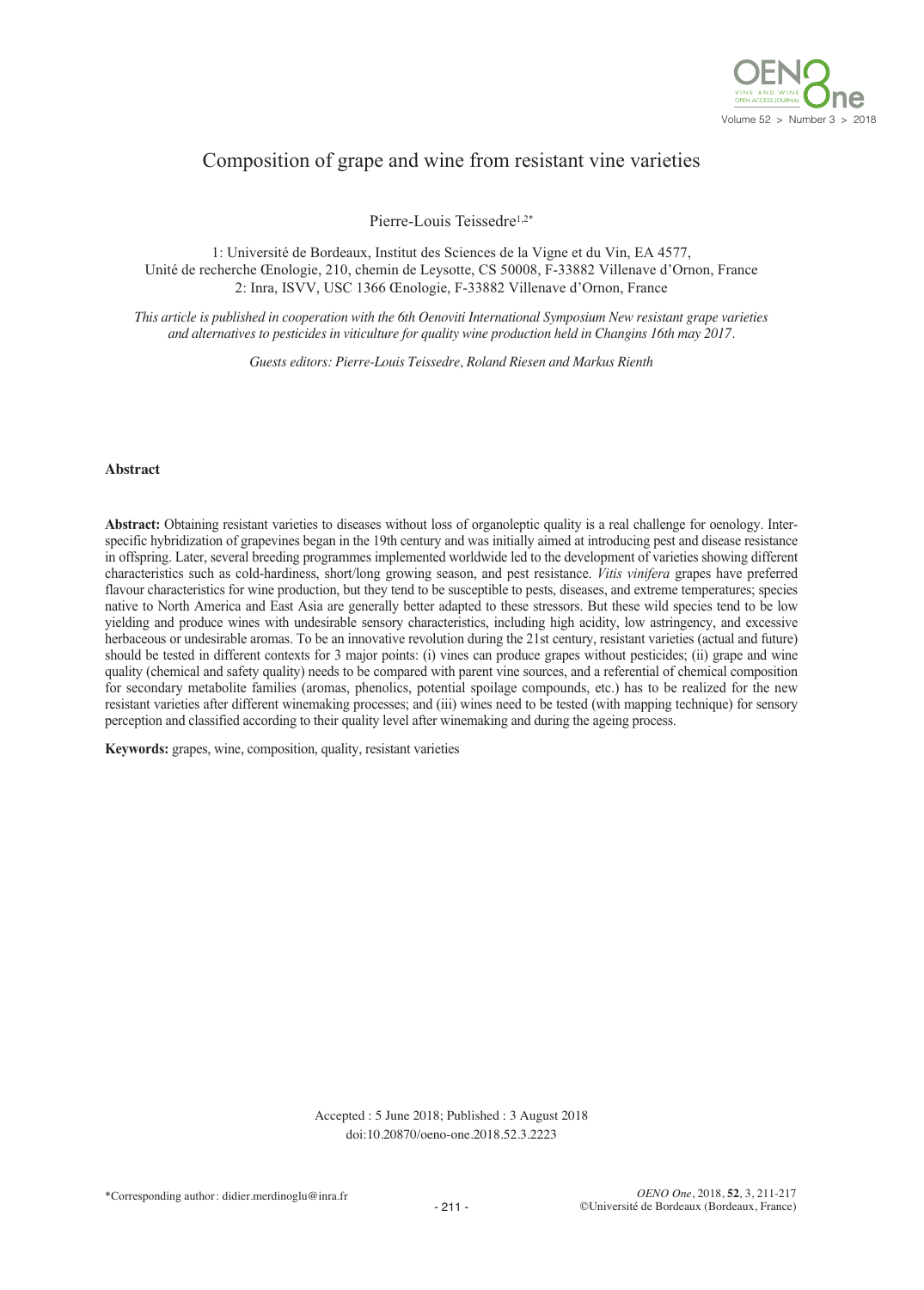### **Introduction**

The European grapevine belongs to the botanical species *Vitis vinifera*, which is the most widely used around the world for wine production (about 7.4 million ha; FAO, 2002). Unfortunately, *V. vinifera* grapes are susceptible to various diseases, mildew (Reisch *et al.*, 2012) and insect damage, Phylloxera in particular, and despite being grafted onto resistant rootstocks, they need frequent treatments against several pathogens. Until recently, the range of pesticides available (fungicides and insecticides) ensured that winemakers enjoyed a high quality harvest while protecting yields. It is only relatively recently that the winemaking sector has become aware of the need to reduce the use of pesticides. Winemakers and their workers have often been unaware of the risks to their health. The 2001ban on the use of sodium arsenite (a carcinogenic product) in the winemaking sector to treat the main vine trunk disease (Esca) only served to confirm the general criticisms levelled at pesticides by ecologists. There were also some complaints reported by the press with regard to a slight intoxication suffered by school children when the product was sprayed near their school. The data concerning the proportion of pesticides used by the winemaking sector in Europe have also heaped further disgrace on the sector. The French Ministry of Agriculture launched the Ecophyto 2018 plan with a view to satisfying this social demand, requiring a commitment from the stakeholders to reduce the use of pesticides across the country by 50%, if possible within a time frame of 10 years. The fear of facing legal proceedings, as in the case of asbestos, for having failed to provide agricultural workers with sufficient protection against these risks further increased awareness within the sector, drawing operators' attention to all possible improvements in this sphere as well as the potential contributions of new resistant varieties. The reduced use of pesticides in the winemaking sector has therefore come to represent an essential social demand (Montaigne *et al.*, 2016). Massive use of pesticides is unsustainable from an environmental and economic point of view, and leads to pesticide resistance (Barnaba *et al.*, 2017). Inter-specific hybridization of grapevines began in the 19th century and was initially aimed at introducing pest and disease resistance in offspring (Galet, 1999). Later, several breeding programmes implemented worldwide led to the development of varieties showing different characteristics such as coldhardiness, short/long growing season, and pest resistance (Reynolds, 2015). From a historical standpoint, innovation in wine-growing plant

material has focussed more on sanitary and clonal selection since 1962 than on plant breeding. This line of research has transformed the value chain by eradicating the main viral diseases and thus supplying the entire world with plants boasting unparalleled levels of productivity and quality. The new varieties produced by the cross-breeding programmes launched in 1956, at least in France, did not have this impact. Since 1974 for the pioneering work of Alain Bouquet, and since the beginning of the new millennium for French viticulture research, the increasing social demand for sustainable development and reduced pesticide use has renewed the technological paradigms of plant breeding along with the attention paid by policy-makers and researchers to this road to progress that had been almost completely abandoned in France (Montaigne *et al.*, 2016).

#### **Few examples of studies**

### **1. French studies**

In the 1970s, Alain Bouquet (INRA Montpellier) extracted genes from *Muscadinia rotundifolia* offering resistance to numerous parasites and diseases, including mildew and powdery mildew. He then applied the classic method of back-crossing with traditional high-quality *vinifera* varieties. The ResDur programme (standing for RESistance DURable, or sustainable resistance) took over the new varieties created by Alain Bouquet with the resistances derived from *Muscadinia*, which it combined with German varieties, Regent and Bronner, which drew their resistance from American or Asian *Vitis* species. The aim of this programme is to take account of the study results showing that combining several resistance genes (referred to as gene pyramiding) improves resistance and reduces the risk of it being circumvented.

Several candidate resistant varieties have been registered in the French catalogue in 2016. Other candidates should follow between 2020 and 2023. The CTPS (Standing Technical Selection Committee) responded favourably to the pressure from the professionals by offering the possibility of already planting resistant varieties. However, the philosophy of the INRA (French National Institute of Agricultural Research) is still to maintain the pyramiding system and to disseminate varieties exhibiting polygenic resistance, despite the scientific controversies surrounding this subject. On the 1st of June, 2016, 4 varieties (Muscaris B, Souvignier G, Monarch N and Prior N) got a favourable decision for a definitive inclusion in the catalogue, 7 varieties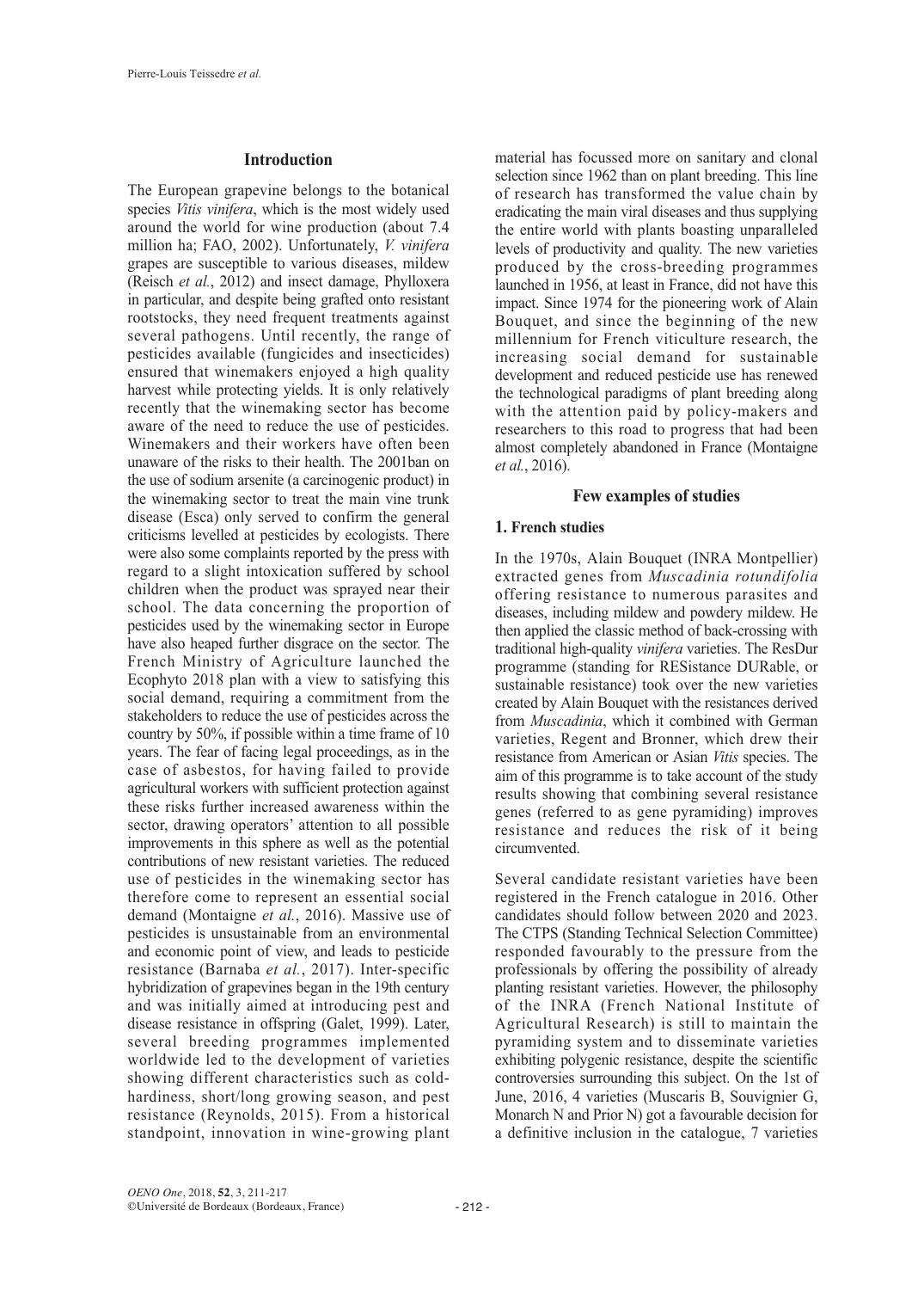(Bronner B, Johanniter B, Solaris B, Saphira B, Cabertin N, Pinotin N and Divico N) were temporarily included to the catalogue, and 3 varieties (Cabernet Blanc, Cabernet Cortis N and Cabernet Jura N) got a potential favourable decision for classification with the hypothesis of their denomination change. On the 29th of September, 2016, 4 varieties from the ResDur1 INRA programme - two red (IJ58 and IJ134) and two white varieties (Col-2011G and Col-2007G) - were temporarily registered. Recently (17th of January, 2017), 7 monogenic Bouquet varieties from INRA received a temporary registration in the classification within the framework of the National Observatory for the Deployment of Resistant Grape Varieties (OsCaR).

## **2. Italian studies**

At the IGA (the Istituto di Genomica Applicata at the University of Udine), work began again at the beginning of the new millennium. Selection was based on the crossing of local or international varieties, such as Tocai, Sauvignon Blanc, Merlot and Cabernet Sauvignon, with German or Hungarian varieties already "introgressed" and known for their resistance: Bianca, Regent or 20-3. Ten resistant varieties have thus been presented for registration in the Italian catalogue: Fleurtai, Soreli, Early Sauvignon, Petit Sauvignon, Sauvignon Doré, Petit Merlot, Royal Merlot, Petit Cabernet, Royal Cabernet and Julius. In collaboration with the University of Udine, VCR (Vivai Cooperativi Rauscedo), the leading nursery cooperative in Italy, is testing the new varieties resistant to cold weather or fungal diseases (monogenic or polygenic). The new varieties are of the Chardonnay, Cabernet and Sangiovese type. Thirty-four hybrids are in the process of being tested. These varieties will compete with or complement the range of new varieties available to French winemakers. The development of contracts between the researchers and the nurseries is certainly favourable to a rapid dissemination process.

## **3. Brazilian studies**

*V. vinifera* is the grape most used for winemaking throughout the world; in Brazil, wines elaborated from American grapes (mostly *V. labrusca*) and/or hybrid grapes obtained from crosses between *V. vinifera* and American/hybrid species have mostly surpassed those made from *V. vinifera* grapes. These wines, known as "table wines", represent more than 80% of all the wines produced in Brazil, the production being over 210 million liters in 2012 (IBGE, Banco de dados agregados, 2013). This is

probably due to the fact that in several Brazilian regions, the climatic conditions are unfavourable for the growth of *V. vinifera*, since the ripening and harvest of the grapes occurs during the rainy season (Hamada *et al.*, 2008). Some red wines have been produced from *V. labrusca* and/or hybrid grapes: Ives (*V. labrusca*), Isabella (*V. labrusca*), Máximo (hybrid grape from Syrah and Seibel 113432), Sanches (hybrid grape from Máximo and IAC 577-8), Seibel 2 (hybrid grape from Alicante Bouschet and *V. lincecumii*); and one wine sample produced from a *V. vinifera* grape known as Barbera (Camarão Telles Biasoto *et al.*, 2014). The acceptability and preference drivers of red wines produced from *V. labrusca* and hybrid grapes were explored. In their conclusions the authors found that in general wines containing the *V. labrusca* grape Ives showed more intense aroma/flavour notes described as sweet, grape, grape juice, blackberry and roses. In turn, wines produced with the hybrid grape Máximo were characterized by a greater intensity of earthy/mushroom, vegetative/green beans, woody and yeast sensory notes. The aroma and flavour notes described as grape, grape juice, blackberry and sweet, and the aroma note described as alcohol can be considered as preference drivers for red wines amongst the consumers who participated in the test. On the other hand, the majority of the consumers did not like the sensory notes described as earthy/mushroom, yeast and vegetative/green beans found in some wines, notably those elaborated with the *V. vinifera* Barbera and Máximo grapes. Overall, consumers also disliked the aroma/flavour notes described as dried fruit, such as raisin and fig. Together with the wine produced with Seibel 2 grapes, all the wines containing the hybrid grape Máximo showed the highest total phenolic contents as compared with the wines that did not contain these grapes, in spite of the fact the beverages were produced in different wineries. Significant positive correlations were found between total phenolic compound content and "seed" flavour, astringency, bitterness and body. The wines elaborated exclusively with the hybrid grape Seibel 2 or containing the *V. labrusca* varieties Ives and Isabella were preferred by the majority of the consumers. Thus, these represent promising grapes for the production of quality wines in Brazilian regions where the environmental conditions are not good for the growing of *V. vinifera* grapes. The wines elaborated solely with the hybrid grape Máximo were appreciated by a minor segment of consumers. Therefore, the use of this grape in Brazilian wines deserves additional studies.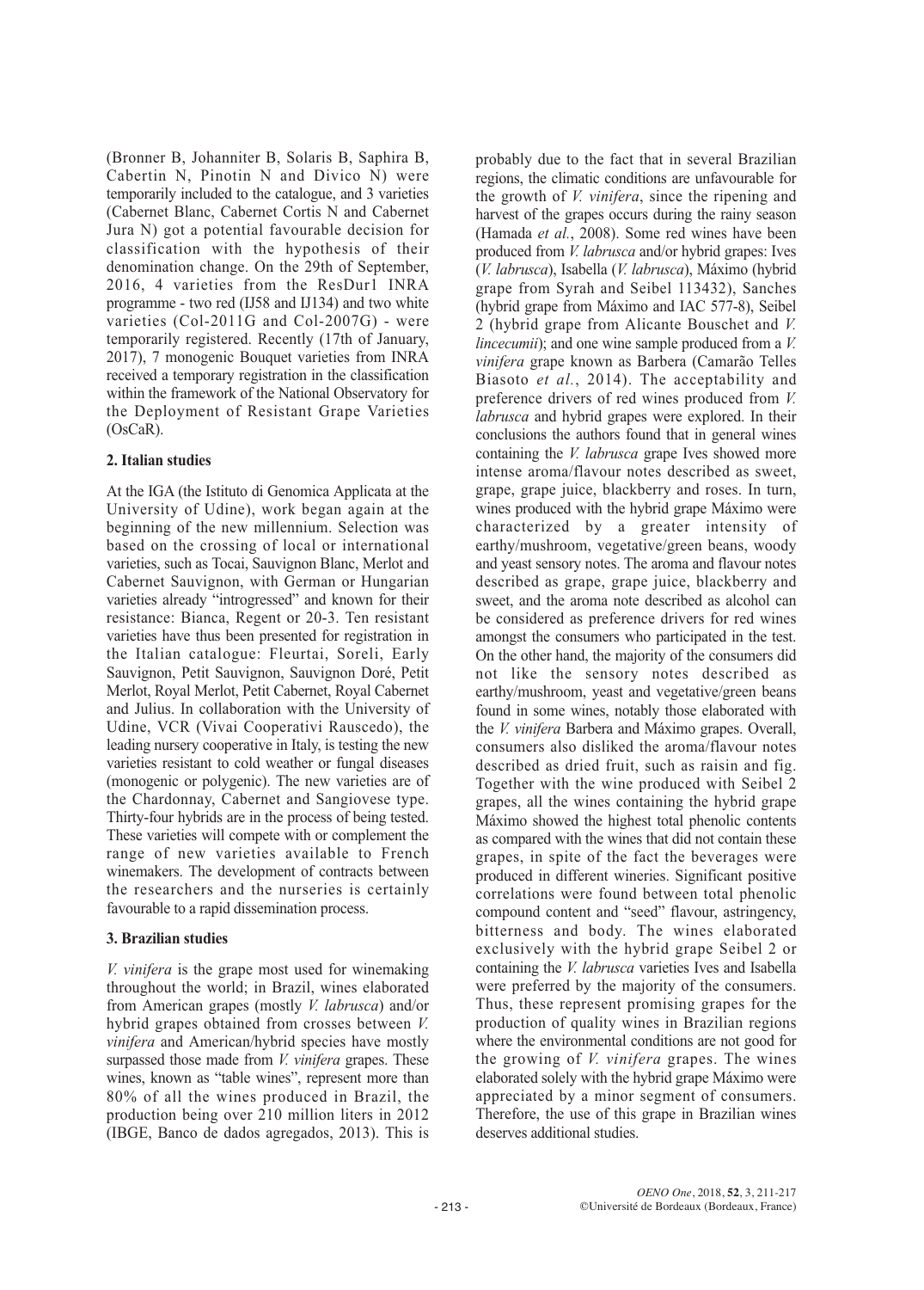### **3. Other studies**

The distribution of free and glycosidically bound phenols in the pulp, skin and seed of 4 hybrid (red, Cabernet Cantor and Prior; white, Muscaris and Solaris) and 2 European grape varieties (red, Merlot; white, Chardonnay) and the phenolic profiles of wines produced from hybrid varieties was investigated (Barnaba *et al.*, 2017). Authors mentioned that due to lack of information about glycosidically bound simple phenols in grapes, it was only possible to confirm the data reported for European grapes in hybrids (Perestrelo *et al.*, 2012; Di Lecce *et al.*, 2014) for gallic acid-hexose, gentisic/protocatechuic acid-hex, p-coumaric acid hexose and p-carboxyphenol-hexose. The glycosylated phenolic profiles of wines from hybrids corresponded with the 70% of those reported by Barnaba *et al.* (2016) for European wines, although in the former the number of detected glycosylated phenolic compounds was more than twice as high, possibly due to hydrolysis phenomena occurring during the ageing of the latter (Primitivo and Negroamaro wines).

#### **Variation of grape and wine composition in the frame of disease-resistant varieties**

To model grape and wine quality from resistant vine varieties, it is necessary to understand the genetic, chemical and biochemical basis of wine quality attributes related to consumer preferences for colour, aroma, taste and texture. For this purpose, it is also necessary to measure grape and wine quality, including attributes that are desirable and undesirable to consumers. A last aspect concerns the identification of viticultural and winemaking practices that produce grape and wine with desirable characteristics. *V. vinifera* grapes have preferred flavour characteristics for wine production, but they tend to be susceptible to pests, diseases, and extreme temperatures; species native to North America and East Asia are generally better adapted to these stressors. For example, *V. riparia* can tolerate winter temperatures down to -40 °C and *V. muscadinia* is resistant to several diseases capable of devastating

*vinifera* (e.g., Pierce's disease caused by an insecttransmitted bacteria) (Reisch *et al.*, 2012). However, these wild species tend to be low yielding and produce wines with undesirable sensory characteristics, including high acidity, low astringency, and excessive herbaceous aromas. Native American grape (*Vitis*) species have many desirable properties for winegrape breeding, but hybrids of these non-*vinifera* wild grapes with *V. vinifera* often have undesirable aromas. Other than the foxy-smelling compounds in *V. labrusca* and *V. rotundifolia*, the aromas inherent to American *Vitis* species are not so well characterized. Some key odorants in wine produced from the American grape species *V. riparia* and *V. cinerea* were characterized in comparison to wine produced from European wine grapes (*V. vinifera*). Grape-derived volatile compounds with fruity and floral aromas were at similar potency, but non-*vinifera* wines had higher concentrations of odorants with vegetative and earthy aromas: eugenol, cis-3-hexenol, 1,8-cineole, 3 isobutyl-2-methoxypyrazine (IBMP) and 3 isopropyl-2-methoxypyrazine (IPMP). Concentrations of IBMP and IPMP were well above sensory threshold in both non-*vinifera* wines. IBMP and IPMP were surveyed in 31 accessions of *V. riparia*, *V. rupestris* and *V. cinerea*. Some accessions had concentrations of >350 pg/g IBMP or >30 pg/g IPMP, well above concentrations reported in previous studies of harvest-ripe *vinifera* grapes. Methyl anthranilate and 2-aminoacetophenone, key odorants responsible for the foxiness of *V. labrusca* grapes, were undetectable in both the *V. riparia* and *V. cinerea* wines (<10 μg/L; Sun *et al.*, 2011).

For example, table 1 gives representative reported concentrations of some key wine components that differentiate typical red *vinifera* varieties from *V. riparia* and *V. labrusca* (Concord) (Waterhouse *et al.*, 2016).

Anthocyanidins are widely present in the plant kingdom, mainly in the form of glycosides, especially in black/red grape skins, where they are responsible for the colours red, blue, and purple depending on the

| Wine component                                    | Vitis vinifera |      | Vitis riparia Vitis labrusca | Correlation/Threshold                                      |
|---------------------------------------------------|----------------|------|------------------------------|------------------------------------------------------------|
| Titratable acidity $(g/L \text{ as } \text{tart}$ | $5 - 6.5$      | 35   | 9,5                          | sourness                                                   |
| Condensed tannin (mg/L catechin equivalents)      | 500-700        | < 50 | < 50                         | astringency / colour<br>stabilization                      |
| 3-Isobutyl-2-methoxypyrazine (ng/L)               | $mars-17$      | 56   | ND                           | "Green pepper" detection<br>threshold = $2$ ng/L           |
| Methyl anthranilate $(\mu g/L)$                   | $0.06 - 0.6$   | ND   | $600 - 3000$                 | "Grape Kool-A id " detection"<br>threshold = $300 \mu g/L$ |

**Table 1 - Representative concentrations of key wine components in different** *Vitis* **varieties**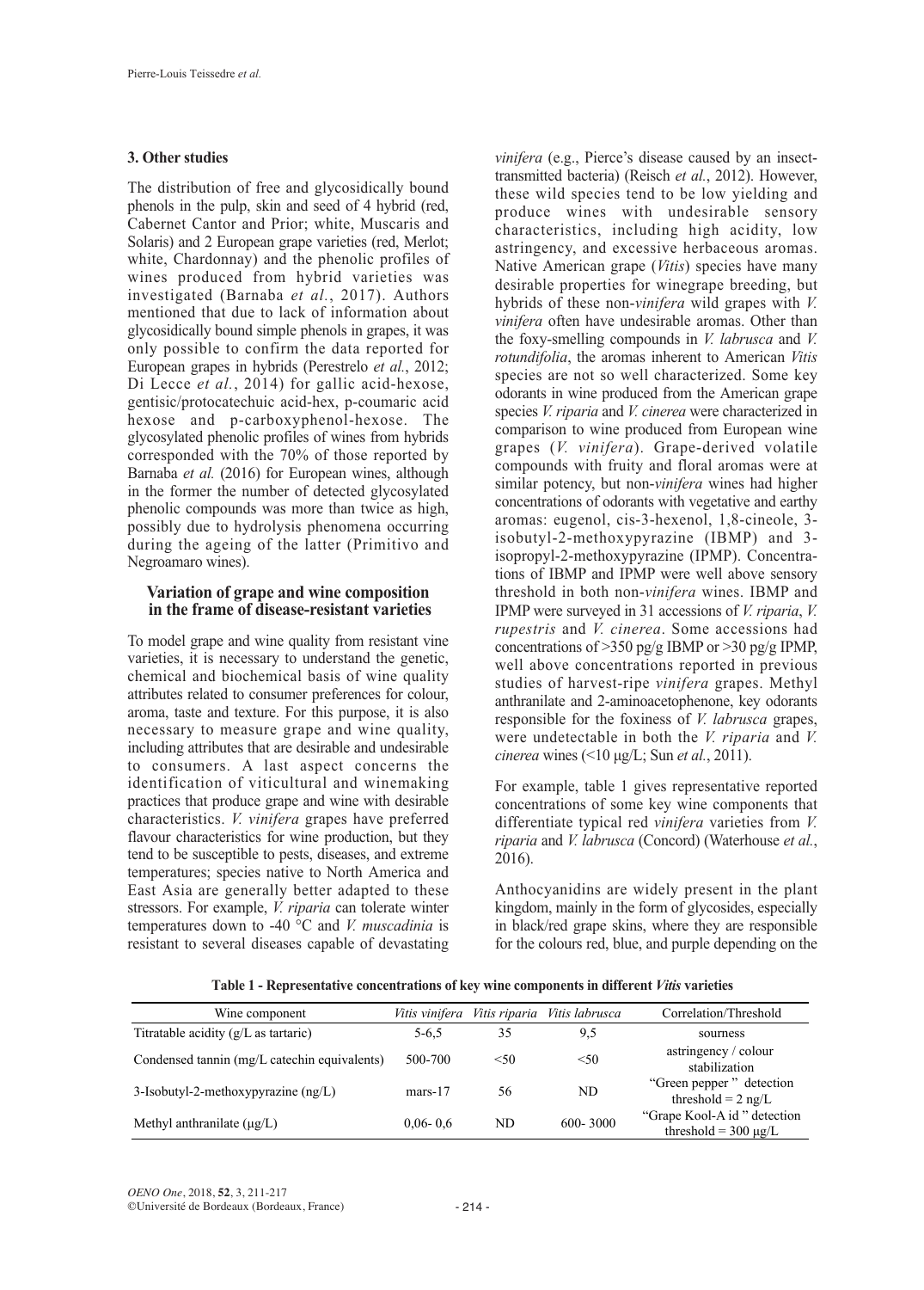pH of the cell compartment (Burns *et al.*, 2002). The most common anthocyanidins are pelargonidin, cyanidin, delphinidin, peonidin, and malvidin, but these compounds are only present under their glycosylated forms, called anthocyanins. Anthocyanidins are also capable of conjugation with hydroxycinnamic acids (e.g., p-coumaric acid, caffeic acid) and other organic acids (e.g., malic and acetic acids). Unlike other species, North American *Vitis* species have significant levels of diglycosylated anthocyanins in positions C3 and C5; *V. vinifera* contains only traces of these and is characterized by the presence of a majority of anthocyanin monoglucosides, particularly malvidin-3-O-glucoside and its acylated derivatives. Anthocyanins are present in red grapes at about 500-3000 mg/kg, but can reach higher values in "dyers" cultivars such as Alicante Bouschet (5000 mg/kg) in which the anthocyanin concentration in pulp is also high (Teissedre *et al.*, 2013).

We previously compared grape seed proanthocyanidin composition of Croatian *V. vinifera* spp. and different American *Vitis* spp. (Ćurko *et al.*, 2012). Important significant differences were observed not just in concentration of monomeric and oligomeric flavan-3-ols, but also in structural characteristics such as mDP (mean Degree of Polymerization) and %G (% of Galloylation). Significantly higher concentrations of monomeric and oligomeric flavan-3-ols were observed in both cultivars of *V. vinifera* spp. *V. doaniana* and *V. champinii* showed significantly high %G, which was not previously reported in the literature. Since there has been a lack of studies comparing differences in proanthocyanidin composition between species of the genus *Vitis*, this research provides basic data for future studies.

For total anthocyanins and anthocyanin 3,5 diglucosides, differences amongst red, white and pink grapes can largely be explained by allelic variation in a transcription factor (VvmybA1) responsible for the expression of a 3-O-glycosyltransferase (UDGT) involved in the final step of anthocyanin biosynthesis (This *et al.*, 2007). Similarly, anthocyanin 3,5 diglucoside production is not observed in *vinifera* due to a mutation in a 5-O-glycosyltransferase gene (Janvary *et al.*, 2009). Differences in methoxypyrazine (MP) formation between Cabernet Sauvignon (high MP) and Pinot Noir (low MP) could be explained by allelic variation in VvOMT3, a methyltransferase involved in the final step of MP biosynthesis (Dunlevy *et al.*, 2013). For monoterpenes, the higher monoterpene content of Muscat varieties could be explained by variations in the

1-deoxy-d-xylulose 5-phosphate synthase gene (*VvDXS*). Analogous genes are known to be responsible for the first steps of monoterpene biosynthesis in other plants (Emanuelli *et al.*, 2010).

Knowledge of the genes controlling fruit quality and other traits should assist grape breeders in their efforts to produce new varieties (Waterhouse *et al.*, 2016). However, how can the gene expression of phenolics and aroma precursors be affected by new disease-resistance genes introduced in *Vitis* species?

Assays carried out to improve the quality of wine from Fungus Resistant Grapes varieties (FRG) were primarily meant to reduce the occurrence of foxy flavours with the use of different winemaking processes (Pedneault and Provost, 2016). In 1974, carbonic maceration (CM) was found to efficiently reduce foxy flavours in red Concord (*V. labrusca*) wines (Fuleki, 1974). CM was initially developed to reduce oxidation reactions occurring spontaneously in grapes in order to preserve fruit flavours (Paul, 1996). In organic wine production, restricting contact between berries and air using CM may be of particular interest because organic grapes have been shown to carry twice as much polyphenol oxidase activity compared to conventional grapes (Núnez-Delicado *et al.*, 2005). White FRG wines such as Chardonel, Solaris and La Crescent generally present desirable floral notes that may be related to compounds such as C13-norisoprenoids (e.g., ß-damascenone) and monoterpenes (e.g., linalool) located in the berry skin (Cadwallader *et al.*, 2009; Savits, 2014; Liu *et al.*, 2015). In fact, extended skin maceration (24 h cold-soak and 30 h on-skin fermentation) significantly improved the intensity of floral notes in Solaris wines, but also increased green vegetable notes (Zhang *et al.*, 2015). Conversely, short cold-soaks (3-8 h) did not improve the aroma intensity of Traminette wine (Skinkis *et al.*, 2010). A recent study reported for the first time the presence of 3-mercaptohexanol in the FRG variety Cayuga, at a concentration of 195 ng/L (Musumeci *et al.*, 2015). This compound is a highly odour potent thiol (odour perception threshold: 60 ng/L) that produces a grapefruit aroma in white wine (Musumeci *et al.*, 2015).

### **Future research and alternatives**

The question for winemakers in a near future is not which variety of resistant vine should they plant, but rather what choice of resistant variety for what types of wines: Generic, Protected Geographical Indication, Protected Origin Appellation?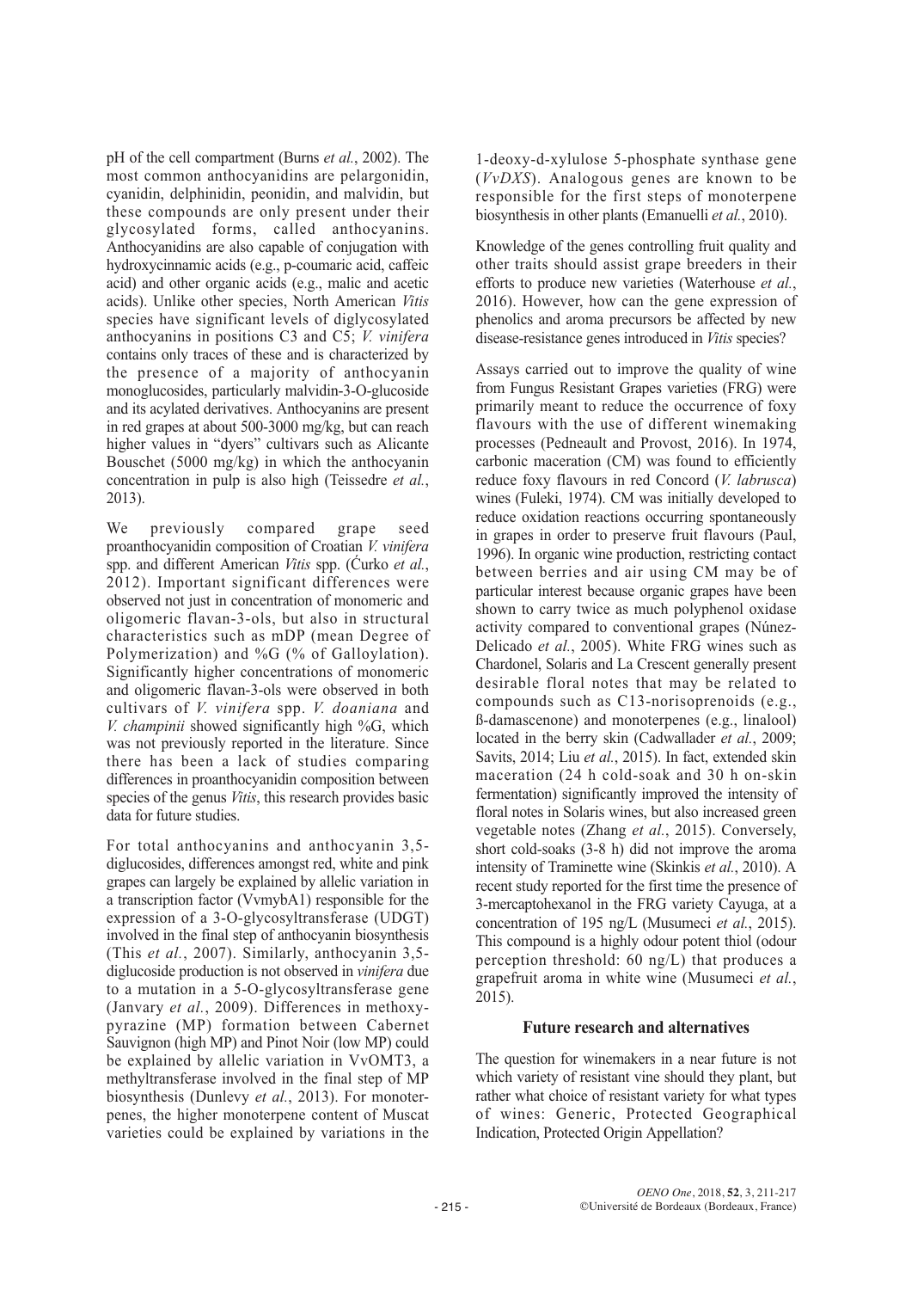## **1. A first important issue is the quality of the wine from the considered resistant variety**

Several parameters can be involved in quality composition. Quality is the result of complex interactions between non-volatile (e.g., phenolics, polysaccharides, etc.) and volatile compounds (e.g., aromas, alcohols, etc.) as perceived in the nose and in the mouth. pH is also an important point for quality as some of these new resistant varieties can bring low acidity that can be a problem for wine perception, preservation and stability. The quality of a wine is in part a reflexion of what is perceived whether by a winemaker, an expert, or a consumer. Wine quality can, therefore, be defined as that wine style that is "liked/preferred" by a defined population of consumers.

## **2. A second important issue is the question of new names for the new resistant varieties**

An approach is that of the new Italian varieties that are qualified by a double name, one of which is none other than the name of an outstanding and renowned variety, for example Merlot Kanthus, Cabernet Volos, Sauvignon Kretos, Cabernet Jura and Cabernet Cortis. On the one hand, the authorities want to protect consumers and not mislead them. On the other hand, the experience of the new cross-bred varieties of the 1980s, rejected by the promoters of varietal wines, makes professional leaders aware of the interest of playing on this renowned reputation. The idea they would like to promote is that it is more or less the same variety or an equivalent variety to which it has been added a fungal-disease resistance. What are other approaches on this point?

To be a future, innovative revolution during the 21st century (as the solutions provided to the phylloxera crisis in the 19th century), resistant varieties (actual and future) should be tested in different contexts for 3 major points:

(i) Vines can produce grapes without pesticides;

(ii) Grape and wine quality (chemical and safety quality) needs to be compared with parent vine sources, and a referential of chemical composition for primary and secondary metabolite families (aromas, phenolics, potential spoilage compounds, etc.) needs to be realized for the new resistant varieties after different winemaking processes; and

(iii) Wines need to be tested (with mapping technique) for sensory perception and classified according to their quality level after winemaking and during the ageing process.

In the context of climate change, we should also consider drought incidence for future resistance vine variety selection, as it should affect grape composition and wine quality.

## **References**

- Barnaba C., Dellacassa E., Nicolini G., Nardin T., Malacarne M. and Larcher R., 2016. Free and glycosylated simple phenol profiling in Apulian Italian wines. *Food Chemistry*, 206, 260–266. doi:10.1016/j.foodchem.2016.03.040
- Barnaba C., Dellacassa E., Nicolini G., Giacomelli M., Villegas T.R., Nardin T. and Larcher R., 2017. Targeted and untargeted high resolution mass approach for a putative profiling of glycosylated simple phenols in hybrid grapes. *Food Research International*, 98, 20–33. doi:10.1016/j.foodres.2017. 01.011
- Burns J., Mullen W., Landrault N., Teissedre P.-L., Lean M.E.J. and Crozier A., 2002. Variations in the profile and content of anthocyanins in wines made from Cabernet sauvignon and hybrid grapes. *Journal of Agricultural and Food Chemistry*, 50, 4096–4102. doi:10.1021/jf011233s
- Cadwallader K.R., Lopez J.R., Menke S.D. and Surakarnkul R., 2009. Aroma components of wines from Chardonel: a French-American hybrid grape, pp. 365–378. In: Shahidi F. & Weerasinghe D.K. (Eds.), Nutraceutical beverages: Chemistry, Nutrition, and Health Effects. *American Chemical Society*, Washington, DC. doi:10.1021/bk-2004- 0871.ch027
- Camarão Telles Biasoto A., Netto F.M., Nascimento Marques E.J. and da Silva M.A.A.P., 2014. Acceptability and preference drivers of red wines produced from *Vitis labrusca* and hybrid grapes. *Food Research International*, 62, 456–466. doi:10.1016/j.foodres.2014.03.052
- Ćurko N., Jourdes M., Kovačević Ganić K., Gracin L. and Teissedre P.-L., 2012. Comparison of seeds proanthocyanidins composition between Croatian *Vitis vinifera* spp. (cv. Plavac mali and Babić) and some American *Vitis* spp., pp. 126–131. In: *Proceedings of Oeno 2011 - 9e Symposium International d'Œnologie de Bordeaux*, 15-17 June, Bordeaux, France. Dunod, Paris.
- Di Lecce G., Arranz S., Jáuregui O., Tresserra-Rimbau A., Quifer-Rada P. and Lamuela- Raventós R.M., 2014. Phenolic profiling of the skin, pulp and seeds of Albariño grapes using hybrid quadrupole time-offlight and triple-quadrupole mass spectrometry. *Food Chemistry*, 145, 874–882. doi:10.1016/j.foodchem. 2013.08.115
- Dunlevy J.D., Dennis E.G., Soole K.L., Perkins M.V., Davies C. and Boss P.K., 2013. A methyltransferase essential for the methoxypyrazine-derived flavour of